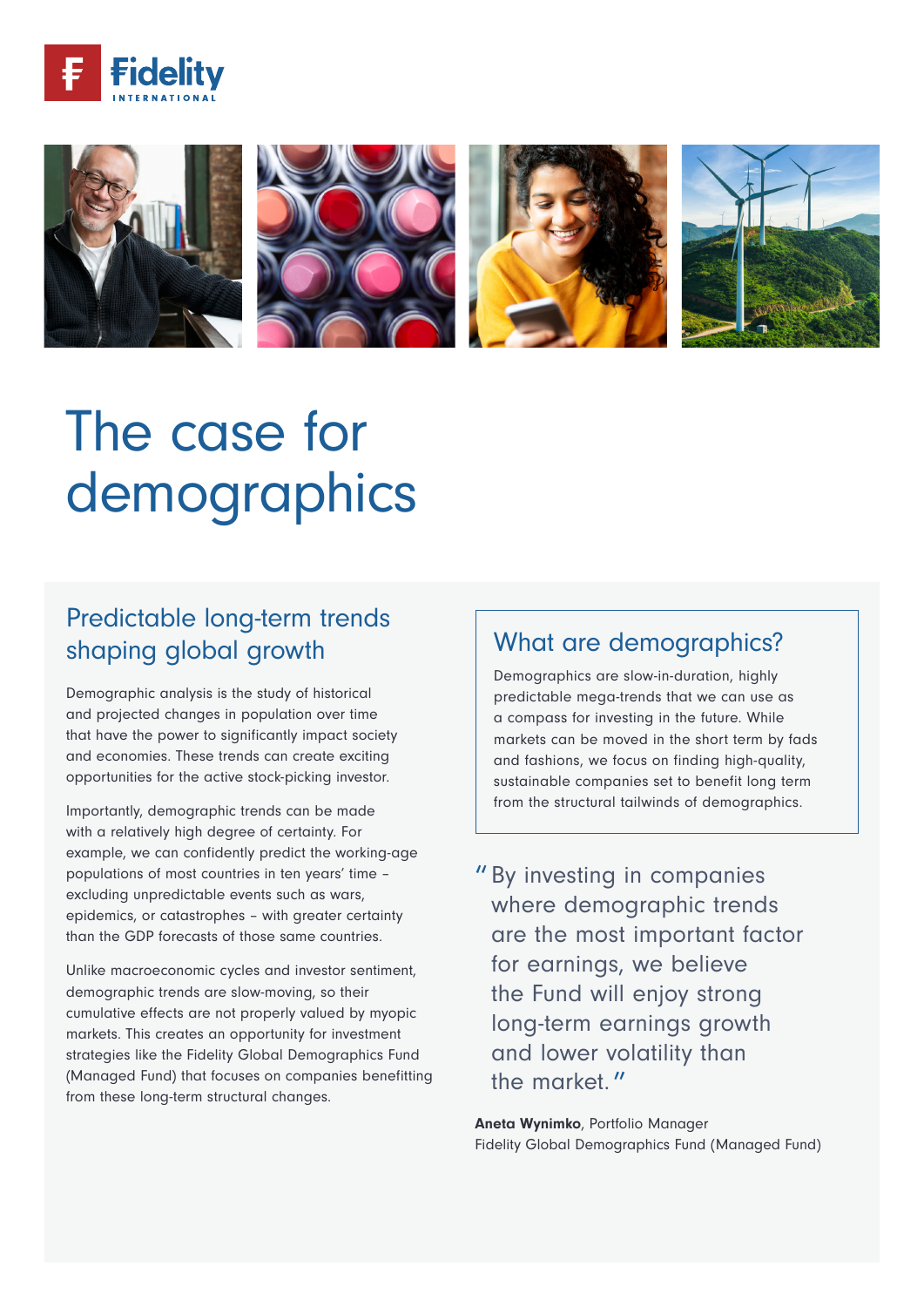Three mega-trends shaping global growth, on which active investors can capitalise.

## 1 We are living longer lives

According to the United Nations' Population Division, the world is undergoing a period of population ageing that is 'without parallel in the history of humanity'.

This process is a result of the combined effects of declining mortality rates, increased longevity, and lower fertility rates. Older persons aged 60 and over, today comprise the world's fastest growing age group and in 2045, this group is expected to exceed the number of children (aged under 15) for the first time.

## " By 2050 there will be two billion people aged over 60. "

While ageing populations is more prominent in developed countries, it is a global phenomenon. By 2050, one in three people in developed countries is expected to be aged 60 and over compared with one in five today.



Source: Fidelity International, HSBC, UN Population Database, February 2021.

Ageing of the world's population has massive investment implications and opportunities in industries such as healthcare, robotics, aged services and finance. Below are a few examples.

#### Automation and robotics

As a population ages, the size of their workforce also declines, creating opportunities for companies in robotics and automation. Japan and Germany have some of the oldest workforces in the world and have some of the highest density of robots and automation. In its most basic form, automation is the replacement of a human worker with a machine. These machines reduce costs, free up worker capacity for other tasks – and they never sleep. We see a long runway for growth in automation, with low density rates in other parts of the world.

#### Case study

**FANUC** 

FANUC is a Japan-based automation company with the highest market share in industrial robots and control systems. With strong demand from non-traditional and low-penetrated end markets, it maintains high returns on invested capital through its established track record and brand and is a quality company with strong sustainable characteristics.

### Total cost of healthcare is expected to increase mostly in non-affluent countries

Ageing is naturally linked to rising health expenditures, but urbanisation is also important as people move to cities, incomes rise and diets change. That raises not only the propensity to spend more on healthcare, but the necessity to do so as people consume more processed food, meat, sugar, diary, and alcohol. This raises the risks of obesity rates in Asia with consequence of a rise in chronic diseases, which in turn create a demand for a wider range of healthcare products and services.

Private hospitals, care services and drug manufacturers are positioned to see rising demand. As people live longer, there will also be increasing demand for discretionary treatments for eye and hearing products to improve their quality of life.

#### Figure 1. Increase in healthcare spend (2019–2045 compound annual growth rate)



Source: Global Demographics, HSBC estimates, https://www.research.hsbc. com/C/1/1/320/xCDPDnl?\_lrsc=5b442a9a-aeb0-4cc5-bf21-4d5b6774b0a6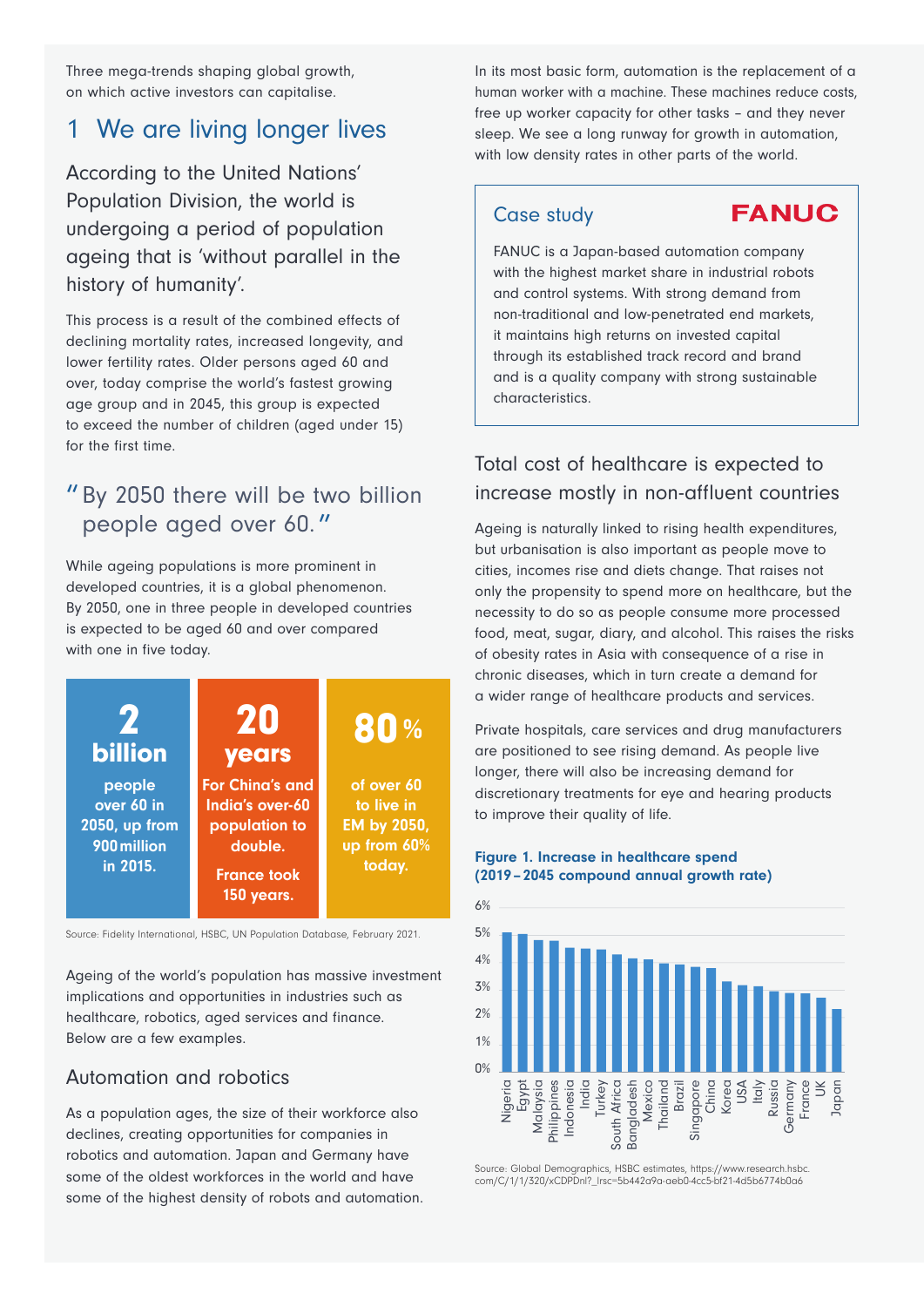# 2 Better lives via expanding middle class

The composition of the global population is changing as rising incomes, particularly in the developing world, translate into an expanding middle class.<sup>1</sup>

Over recent decades, the middle class has grown exponentially. Of the 7.6 billion citizens in the world, 3.6 billion now belong to the middle class. This is staggering considering that just 10 years earlier, the size of the middle class was only half as much.<sup>2</sup>

The middle class speed of growth is also accelerating. After reaching the first billion at the end of the 1980s, it took more than 20 years to add another billion to the middle class, but only around eight years to add the next 1.6 billion. Latest estimates place the middle-class population at around 5.2 billion in 2030, representing two-thirds of the world's population.

#### Figure 2. The difference 15 years can make



Source: United Nations Department of Economic and Social Affairs, Population Division, World Population Prospects: The 2015 Revision Produced by: United Nations Department of Public Information. Middle Class definition is that of households spending \$11–110 per day per person in 2011 PPP, building on the definition outlined in Homi Kharas (2010), White Paper No. 285 for the OECD Development Center.

## A multi-trillion dollar opportunity with Asia at its epicentre

Most of the growth will come from the developing world, particularly Asia, which McKinsey estimates will represent over US\$10 trillion worth of consumption over the next 10 years.<sup>3</sup> The growth in the emerging middle class provides support for a wide range of discretionary products from phones to fashion and electronics to automobiles, boosted by the trend of 'premiumisation', where consumers trade up for superior products as incomes rise.

#### Case study

LVMH is a French global luxury group active across six sectors: wines and spirits, fashion and leather goods, perfumes and cosmetics, watches and jewellery, selective retailing and other activities. LVMH's portfolio of brands offers good diversity and less cyclicality compared to peers. The company has delivered consistently high returns on capital and has one of the best management teams in the sector. Emerging middle class expansion remains a key engine of growth for the business, as consumers 'trade up' as their incomes rise.

**LVMH** 

#### Figure 3. Global personal luxury goods<sup>(a)</sup> market evolution, RMB<sup>(b)</sup> billion



(a)Ready to wear, accessories, watches and jewellery, and beauty. (b) Fixed exchange rate of £1=7.3 RMB. (c)Both domestic and overseas spending. Source: McKinsey China Luxury Report 2019 estimates, HSBC.

## Focus on sustainability

As more people join the middle class, the challenge for businesses will be to meet this demand while protecting the long-term sustainability of people and the planet. Over the past 50 years, global consumption has been exerting increasing stress on the Earth's ecosystems.

In general, consumers are growing more aware of sustainability issues and making more conscious purchasing decisions, with most younger people willing to use their consumption power to affect change. The new consumption patterns born will both benefit and disrupt several sectors, crystallising the need for an ongoing focus on sustainability.